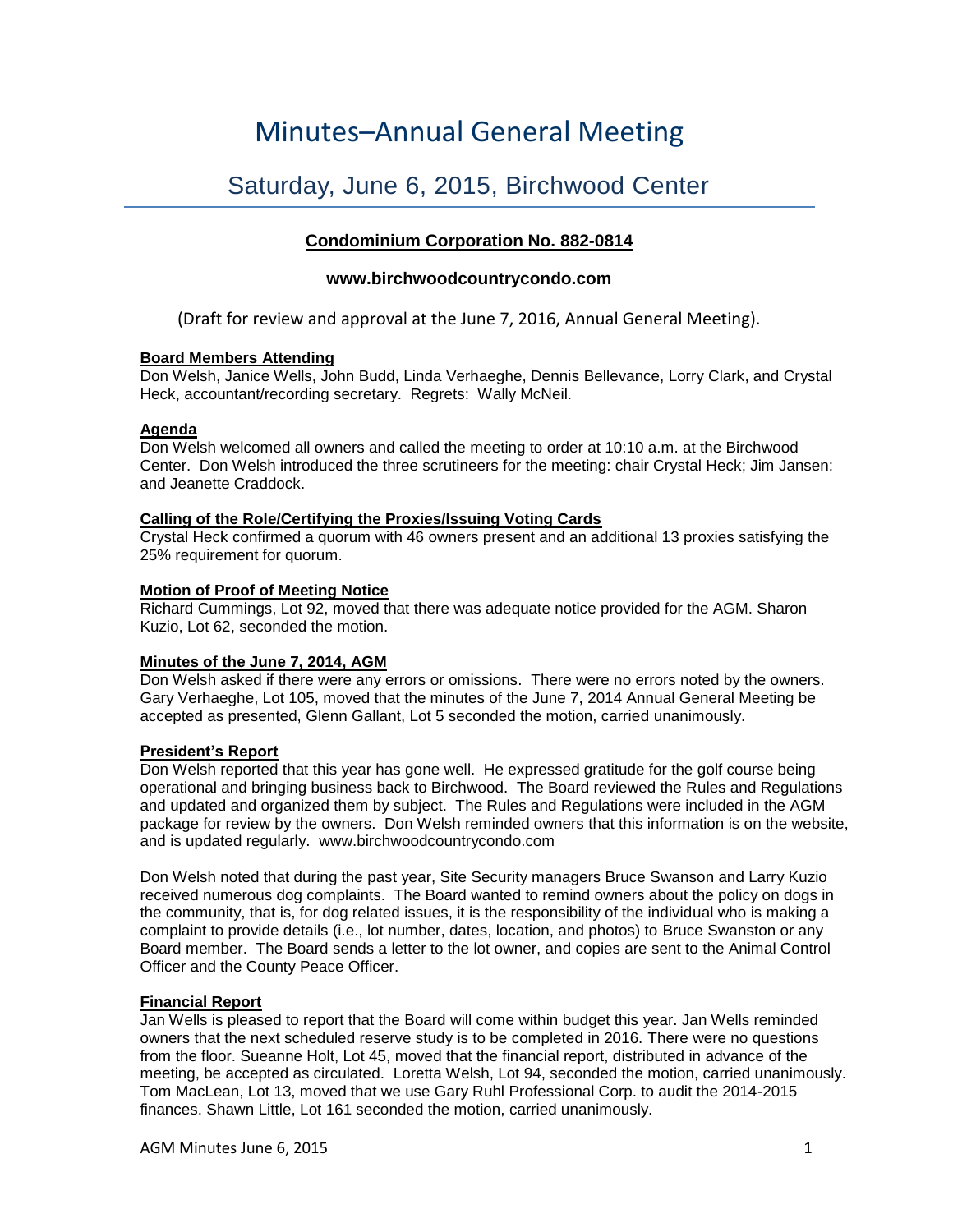#### **Site Services: Presented by Don Welsh on behalf of Wally MacNeil**

In July, 2014, the Board lost the septic service contractor, and after quotes were received, the Board awarded the contract to Windy Ridge Septic Service. In September, Site Services Manager, Larry Kuzio retired. This position was advertised and the contract was awarded to Bruce Swanston. In September there was a power failure in one of our pump houses which resulted in the need for repairs. Paul Mah, who provided grass cutting services in the past, was unable to continue during the 2015 season. In May 2015 the grass cutting contract was awarded to Randy Finnamore. The Board has applied for dust control on the roads, but since some areas still have a sufficient amount remaining, areas that are in the greatest need will be addressed. Issues with Lot 28 were dealt with by the RCMP. The bridge was cleaned and swept off this spring. There were six development permits approved by the Board and some owners have not yet received approval from Brazeau County.

#### **Guest Speakers**

Brazeau County guests included: Anthony Heinrich; Councillor; Martino Verhaeghe; Director, Planning and Development; and, Jayme Lamoureax, Development Officer. Martino Verhaeghe reviewed slope and geotechnical evaluation, and floodplain issues that are concerns in the Birchwood area, and clarified some common questions in this regard. Two handouts were made available which deal with those issues and Brazeau County Land Use Bylaw 782-12 for owners to read.

Lyle Banack, Lot 78, advised that the County of Leduc 1988 subdivision was approved by the Battle River Association, and asked why there are problems now with Brazeau County. He feels this issue should have been dealt with in 1999 with the information on that year's Land Use Bylaw policy. This is an individual problem, not the Condominium Corporation problem, and feels that owners may have to get together and look at taking some legal action to get this rectified.

The following questions were raised:

- Who requires a compliance report? Martino Verhaeghe explained that it is the Banks who may require this information upon sale of property.
- What is the definition of grandfathering? Martino stated that when you are grandfathered, what is existing must match the development permit.
- What is the definition of a slope? Anthony Heinrich will get back to the Board in this regard.
- Why these rules are being enforced now? Martino did not have a definite answer at this time.

Sueanne Holt, Lot 45, asked if there is a map that shows what lots are in the 10% slope area, as this would be helpful information to give to owners before they prepare a development permit to submit to the Board and the County for approval.

Martino explained that currently there is a map showing 5 meter intervals, but it is not a detailed map. Also, owners can check to see if there is anything in their land file at Brazeau County office. Also, Jayme Lamoureux does the site inspections for Brazeau County, and owners may call her prior to beginning a project.

Bev Baltesson, Lot 74, expressed concerns because she has prior permits, but there is still a problem getting her Brazeau County development permit for an addition.

Tom MacLean, Lot 13, asked about compliance certificates and the real property report. Martino stated that Brazeau County will accept this report if it has been completed in the last five years.

Anthony Heinrich stated that Brazeau County is trying to do an inspection after a building is complete. There have been problems in the past and Brazeau County has hired more staff to assist with inspections.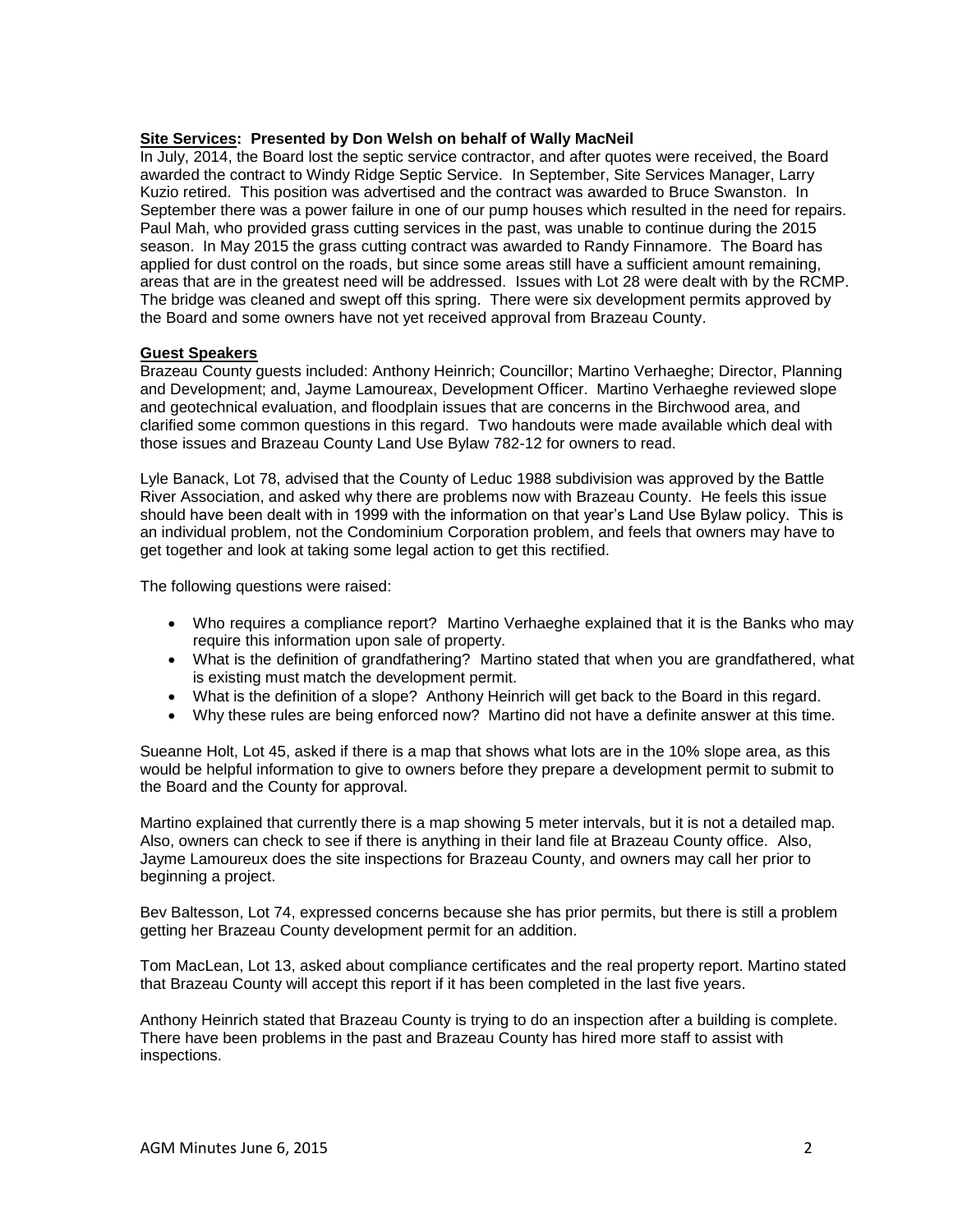A reminder to all owners that any building larger than 10' x 10' and decks two feet or more above ground must have a development permit. Check Brazeau County website prior to any construction or renovations.

Questions were raised regarding the liability at the playground. Brazeau County is responsible for the liability of the playground.

Another question was raised as to whether the playground would be available to all citizens. The Board was advised that it is in a gated community so would be exclusive to Birchwood residents and their guests. Denis Bellavance also explained that maintenance of the playground will be provided by the Enhancement Project Committee.

Questions were raised as to why Brazeau County is not more actively assisting with winter road maintenance. Anthony Heinrich is attempting to get this rectified.

Don Welsh stated that we need to have another forum with Brazeau County to voice concerns about Birchwood. He asked if Brazeau County would come out for a meeting with respect to these issues. The Brazeau guests said that they would be interested. It was decided Birchwood Condominium Corporation would host a meeting at the Birchwood Center on July 4, 2015 at 10:00 a.m. Anthony Heindrich would like to discuss in more detail the concerns that owners may have.

Don Welsh asked the owners to make sure to take the two hand outs that were provided by Brazeau County. He thanked the Anthony, Martino and Jayme for attending our AGM.

#### **Social Club**

Lana Southorn gave a report on behalf of the Social Club for the 2014/2015 period. Lana thanked everyone for their participation in the activities over the past year. The current schedule of activities was included in the AGM package. The bank balance at the beginning of the reporting period was \$3,655 and at the final balance was \$4,374. Revenue came from donations, silent auction, 50/50, raffles, and cookbook sales. She noted for information, the total net revenue to date from sale of cookbooks is \$1,800. There are currently some painting projects in the works for this summer. Volunteers would be appreciated. Lana invited everyone attending to enjoy hamburgers after the meeting.

#### **Birchwood Enhancement Project Committee**

Shawn Little provided the update on the playground - they have had a very successful year. The balance for May 31, 2015 is \$4,297.24. The end of June is scheduled for the completion of the playground and the Enhancement Project Committee has contributed \$20,000. towards the Brazeau County playground on Lot 27. Dionne Girard and Dave Nokinsky are directors that have stepped down this term, and the new directors are Cory Horton and Jessica Bellavance. The next meeting is July 25, 2015 at the Center. Please check the notice board for the Enhancement Project Committee notices.

#### **Members Forum**

A question was raised on the status of the fire ban in Birchwood. Sueanne Holt stated that the Brazeau County website states that it is back to a partial burning.

Cory Horton, Lot 72, asked about the policies on weed control in the area. He has some concerns and would like to see the Board put something in place to rectify the problems. Don stated the whole community needs to work together to rectify this problem. Ron Barkley, Lot 93, asked why the Board can't spray for dandelions. He noted that this service was provided years ago. All the Board can do is encourage owners to deal with this individually.

Clarence Wastle, Lot 84, asked if the Board or Social Club would honor past Board members who have passed away, for example, planting a tree in their honor. Don Welsh thought it would be a good gesture. Wayne Irvine, Lot 76, suggested a wall plaque. Bev Baltesson, Lot 74, suggested a memorial garden. Jan Wells expressed her concern as to who would be responsible for the project, and is